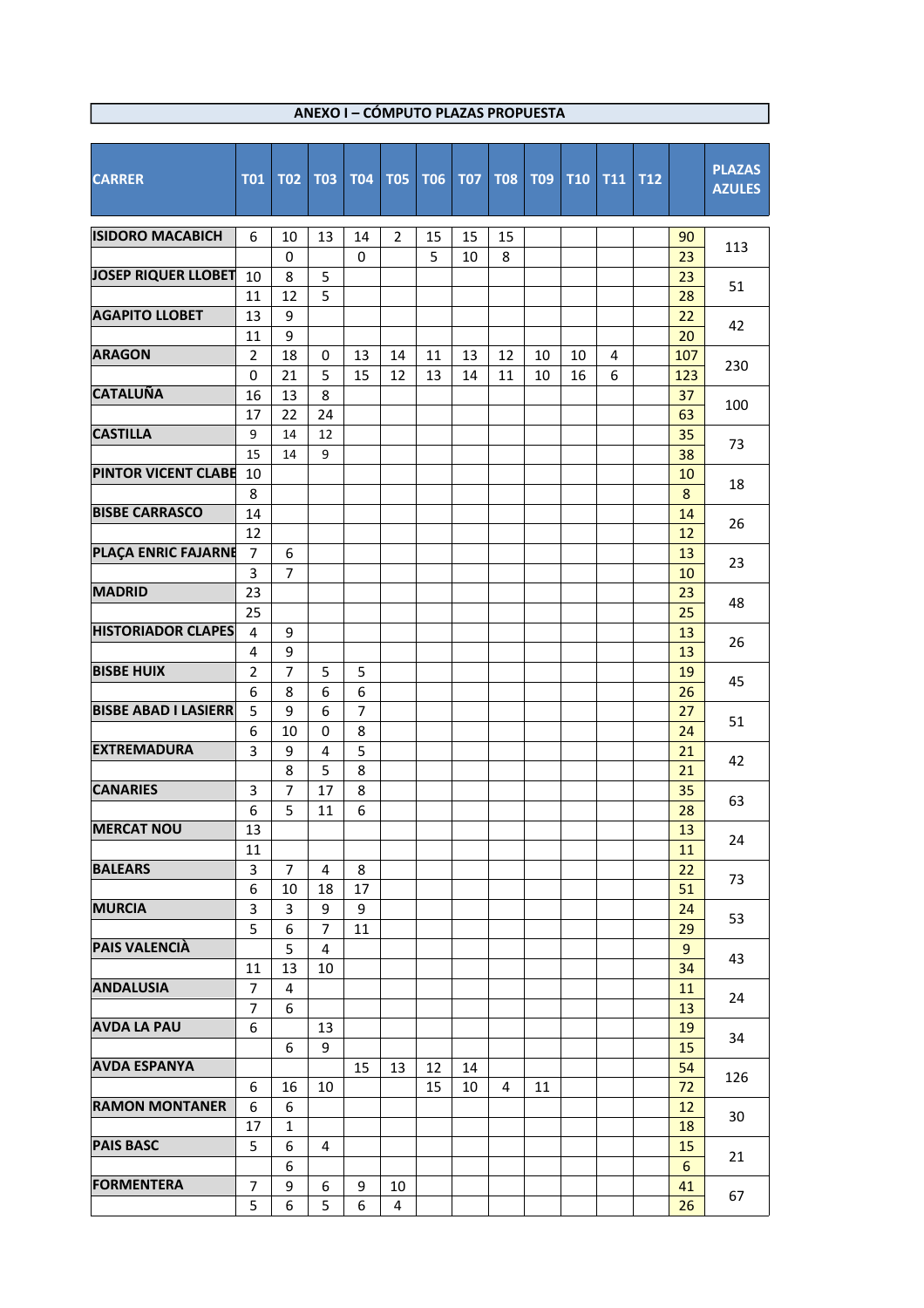| <b>PERIODISTA FRANCÈS</b>  | 6              | 4              | 4              | 3  |    |  |  |  | 17                 |                |
|----------------------------|----------------|----------------|----------------|----|----|--|--|--|--------------------|----------------|
|                            | 3              | 5              | 5              | 3  |    |  |  |  | 16                 | 33             |
| <b>NAVARRA</b>             | 3              | 11             | 12             | 11 |    |  |  |  | 37                 |                |
|                            | 6              | 20             | 20             | 25 |    |  |  |  | 71                 | 108            |
| <b>GALICIA</b>             | 9              | 19             | 20             | 19 |    |  |  |  |                    |                |
|                            |                |                |                |    |    |  |  |  | 67                 | 103            |
|                            | 14             | 10             | 12             |    |    |  |  |  | 36                 |                |
| <b>ASTURIAS</b>            | 13             | 10             |                |    |    |  |  |  | 23                 | 43             |
|                            | 10             | 10             |                |    |    |  |  |  | 20                 |                |
| <b>TARRAGONA</b>           | 12             | 4              |                |    |    |  |  |  | 16                 | 32             |
|                            | 10             | 6              |                |    |    |  |  |  | 16                 |                |
| <b>AVDA PERE MATUTES</b>   | 0              | 24             |                |    |    |  |  |  | 24                 | 48             |
|                            |                | 24             |                |    |    |  |  |  | 24                 |                |
| <b>VIA PÚNICA</b>          | 21             | 5              | 16             | 15 |    |  |  |  | 57                 |                |
|                            | 23             | 8              | 17             | 14 |    |  |  |  | 62                 | 119            |
| <b>VIA ROMANA</b>          |                | 25             | 7              | 36 | 20 |  |  |  | 88                 |                |
|                            | $\overline{7}$ | 14             | 18             | 13 | 25 |  |  |  | 77                 | 165            |
| <b>ARCHIDUC LLUIS SAL</b>  | 6              |                |                |    |    |  |  |  | 6                  |                |
|                            | 4              | 3              |                |    |    |  |  |  | $\overline{7}$     | 13             |
| <b>PEREZ CABRERO I TUR</b> | $\overline{7}$ |                |                |    |    |  |  |  | $\overline{7}$     |                |
|                            |                |                |                |    |    |  |  |  | $\mathbf{0}$       | $\overline{7}$ |
| <b>LLEÒ</b>                |                |                |                |    |    |  |  |  |                    |                |
|                            | 5              | 8              |                |    |    |  |  |  | 13                 | 27             |
|                            | $\overline{7}$ | $\overline{7}$ |                |    |    |  |  |  | 14                 |                |
| <b>JOAN PLANELLS</b>       | $\overline{7}$ | 8              |                |    |    |  |  |  | 15                 | 29             |
|                            | 7              | 7              |                |    |    |  |  |  | 14                 |                |
| <b>DIPUTAT JOSEP RIBAS</b> | 8              | 15             | 8              |    |    |  |  |  | 31                 | 55             |
|                            | 6              | 10             | 8              |    |    |  |  |  | 24                 |                |
| <b>CARLOS III</b>          | 8              | 5              | 5              | 4  |    |  |  |  | 22                 | 66             |
|                            | $\overline{7}$ | 9              | 13             | 15 |    |  |  |  | 44                 |                |
| <b>FELIP II</b>            | 6              | 12             |                |    |    |  |  |  | 18                 |                |
|                            | 4              | 12             |                |    |    |  |  |  | 16                 | 34             |
| <b>CARLOS V</b>            | 9              | 11             |                |    |    |  |  |  | 20                 |                |
|                            | 5              | 10             |                |    |    |  |  |  | 15                 | 35             |
| <b>JOSEP MARIA CUADR</b>   | 5              | $\overline{2}$ | 4              | 4  |    |  |  |  | 15                 |                |
|                            | 3              | 2              | 5              | 4  |    |  |  |  | 14                 | 29             |
| <b>GASPAR PUIG</b>         | 5              | 3              | $\mathbf{1}$   | 4  |    |  |  |  | 13                 |                |
|                            | 5              | $\overline{2}$ | 4              | 3  |    |  |  |  | 14                 | 27             |
| <b>BARTOMEU ROSELLÓ</b>    |                |                | $\overline{7}$ |    |    |  |  |  |                    |                |
|                            | 13             | 10             |                |    |    |  |  |  | 30                 | 45             |
|                            |                | 11             | $\overline{4}$ |    |    |  |  |  | 15                 |                |
| JOAN D'AUSTRIA             | 14             | 10             |                |    |    |  |  |  | 24                 | 42             |
|                            | 12             | 6              |                |    |    |  |  |  | 18                 |                |
| <b>BARTOMEU VICENT R</b>   | 10             | 8              | 11             |    |    |  |  |  | 29                 | 60             |
|                            | 13             | 9              | 9              |    |    |  |  |  | 31                 |                |
| <b>VICENT CUERVO</b>       |                | 6              | 5              |    |    |  |  |  | 11                 | 22             |
|                            |                | 7              | 4              |    |    |  |  |  | 11                 |                |
| <b>RAMON Y CAJAL</b>       |                | 5              |                |    |    |  |  |  | 5                  |                |
|                            |                | 6              |                |    |    |  |  |  | 6                  | 11             |
| <b>RIAMBAU</b>             | 5              | 4              |                |    |    |  |  |  | 9                  |                |
|                            | $\overline{2}$ | 4              |                |    |    |  |  |  | 6                  | 15             |
| <b>SA CREU</b>             | 9              |                |                |    |    |  |  |  | 9                  |                |
|                            |                |                |                |    |    |  |  |  | $\mathbf 0$        | 9              |
| <b>GUILLEM DE MONTGR</b>   | 5              | 10             |                |    |    |  |  |  | 15                 |                |
|                            |                |                |                |    |    |  |  |  | $\mathbf{0}$       | 15             |
| <b>ANIBAL</b>              | 10             |                |                |    |    |  |  |  |                    |                |
|                            |                |                |                |    |    |  |  |  | 10<br>$\mathbf{0}$ | 10             |
| <b>ANTONI PALAU</b>        |                |                |                |    |    |  |  |  |                    |                |
|                            | 12             |                |                |    |    |  |  |  | 12                 | 21             |
|                            | 9              |                |                |    |    |  |  |  | 9                  |                |
| <b>BISBE TORRES MAYAN</b>  | 8              |                |                |    |    |  |  |  | 8                  | $\mathbf{o}$   |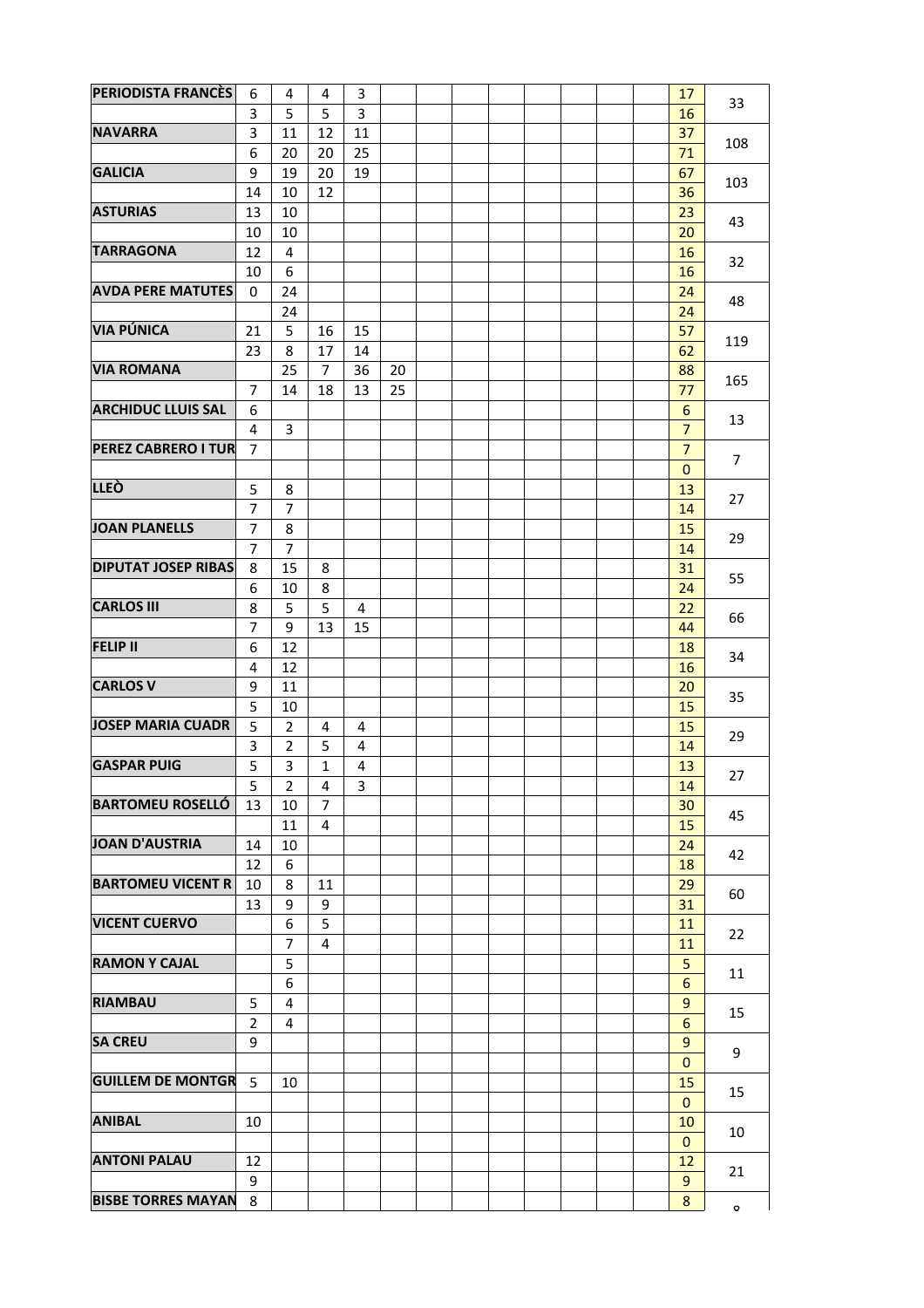|                            |                |    |   |   |                             |  |  |              | $\mathbf{0}$       | $\mathsf{o}$   |
|----------------------------|----------------|----|---|---|-----------------------------|--|--|--------------|--------------------|----------------|
| <b>PEIXETERIA</b>          | 9              |    |   |   |                             |  |  |              | 9                  |                |
|                            |                |    |   |   |                             |  |  |              | $\pmb{0}$          | 9              |
| <b>JOSEP VERDERA</b>       | $\overline{2}$ |    |   |   |                             |  |  |              | $\overline{2}$     | 6              |
|                            | 4              |    |   |   |                             |  |  |              | $\overline{4}$     |                |
| <b>JOAN CASTELLO GUAS</b>  | $\overline{7}$ |    |   |   |                             |  |  |              | $\overline{7}$     | $\overline{7}$ |
|                            |                |    |   |   |                             |  |  |              | $\mathbf{0}$       |                |
| <b>AV. SANTA EULARIA</b>   | 8              |    |   |   |                             |  |  |              | 8                  | 8              |
|                            |                |    |   |   |                             |  |  |              | $\mathbf{0}$       |                |
| JOAN XICÓ                  | 9              |    |   |   |                             |  |  |              | 9                  | 9              |
|                            |                |    |   |   |                             |  |  |              | $\mathbf{0}$       |                |
| <b>REINA SOFÍA</b>         |                |    |   |   | PLAZAS PROPUESTAS A REGULAR |  |  |              |                    |                |
|                            | 55             |    |   |   |                             |  |  |              | 55                 | 55             |
| P. JUZGADOS IBIZA          | 50             |    |   |   |                             |  |  |              | $\mathbf{0}$<br>50 |                |
|                            |                |    |   |   |                             |  |  |              | $\Omega$           | 50             |
| P. ANTIG. DELEG. GOB       | 39             |    |   |   |                             |  |  |              | 39                 |                |
|                            |                |    |   |   |                             |  |  |              | $\Omega$           | 39             |
| JOAN XICÓ                  |                | 24 |   |   |                             |  |  |              | 24                 |                |
|                            |                | 11 |   |   |                             |  |  |              | 11                 | 35             |
| <b>ISIDORO MACABICH</b>    |                |    |   |   |                             |  |  |              | $\mathbf{0}$       |                |
|                            |                |    | 8 | 9 | 14                          |  |  |              | 31                 | 31             |
| <b>AVDA ESPANYA</b>        |                |    |   |   |                             |  |  |              | $\mathbf{0}$       |                |
|                            | 8              |    |   |   |                             |  |  |              | 8                  | 8              |
| <b>AV. IGNACI WALLIS</b>   | 8              | 12 |   |   |                             |  |  |              | 20                 | 20             |
|                            |                |    |   |   |                             |  |  |              | $\mathbf{0}$       |                |
| <b>BARTOMEU ROSELLÓ</b>    |                |    | 5 |   |                             |  |  |              | 5                  | 5              |
|                            |                |    |   |   |                             |  |  |              | $\pmb{0}$          |                |
| <b>PERE FRANCÉS</b>        | $\overline{2}$ |    |   |   |                             |  |  |              | $\overline{2}$     | $\overline{2}$ |
|                            |                |    |   |   |                             |  |  |              | $\mathbf{0}$       |                |
| <b>FRA VICENTE NICOLAL</b> | 10             |    |   |   |                             |  |  |              | 10                 | 17             |
|                            | $\overline{7}$ |    |   |   |                             |  |  |              | $\overline{7}$     |                |
| <b>CARDONA RIERA</b>       | 16             |    |   |   |                             |  |  |              | 16                 | 16             |
|                            |                |    |   |   |                             |  |  |              | $\mathbf{0}$       |                |
| <b>MADRID</b>              | 20             |    |   |   |                             |  |  |              | 20                 | 36             |
|                            | 16             |    |   |   |                             |  |  |              | 16                 |                |
|                            |                |    |   |   |                             |  |  | <b>TOTAL</b> |                    | 3030           |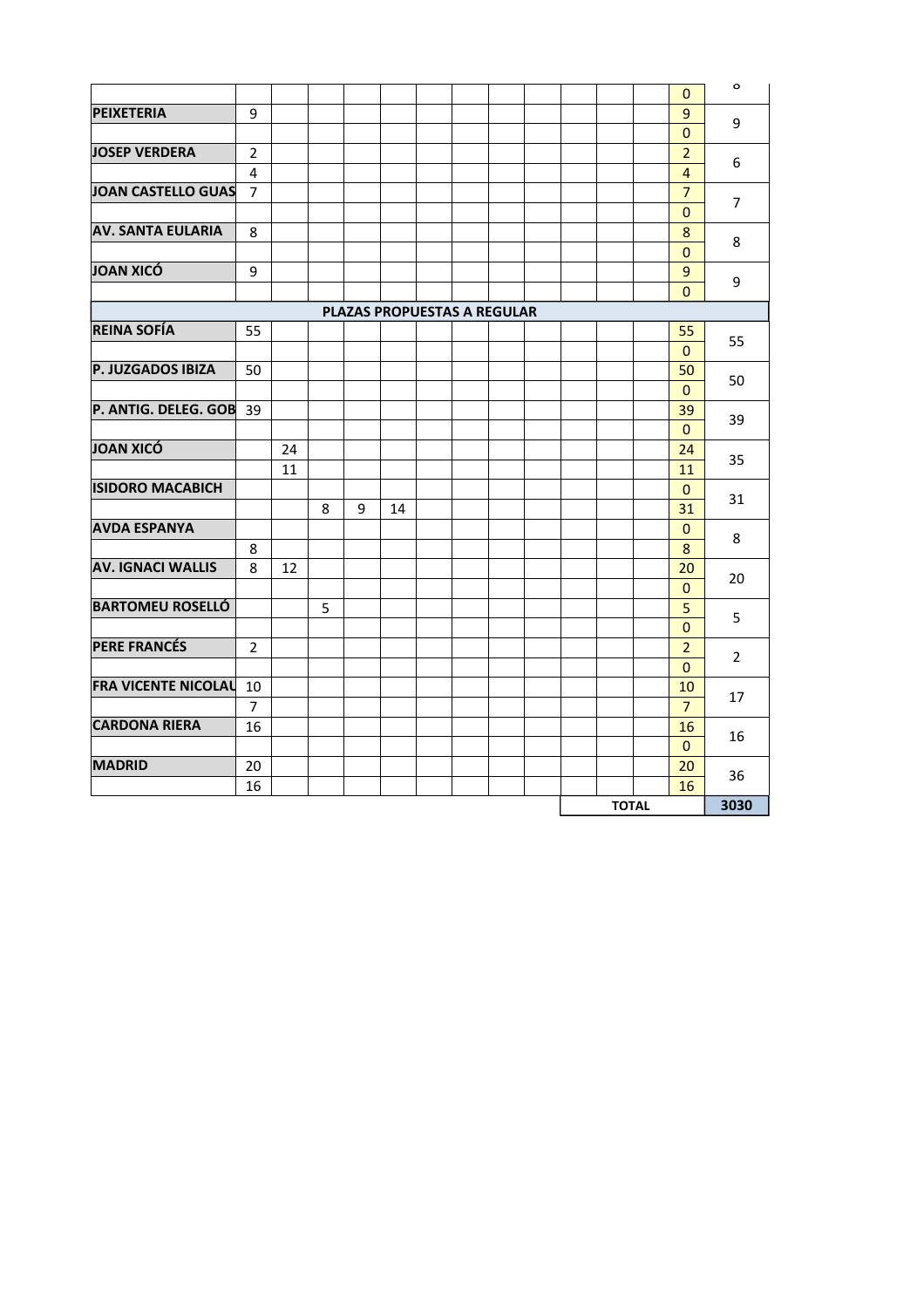| PLAZAS SUPRIMIDAS PARA ESTACIONAMIENTO MOTOS |                     |                |                               |                              |                     |                        |                               |  |  |  |  |  |
|----------------------------------------------|---------------------|----------------|-------------------------------|------------------------------|---------------------|------------------------|-------------------------------|--|--|--|--|--|
| <b>CARRER</b>                                | <b>TRAMO</b>        | N <sup>2</sup> | <b>PLAZAS</b><br><b>SUPR.</b> | <b>CARRER</b>                | <b>TRAMO</b>        | N <sup>2</sup>         | <b>PLAZAS</b><br><b>SUPR.</b> |  |  |  |  |  |
| <b>ISIDORO MACABICH</b>                      | $\overline{2}$      | Nº 16          | 1                             | <b>VIA PÚNICA</b>            | $\mathbf{1}$        | $N^{\circ}$ 2          | $\overline{2}$                |  |  |  |  |  |
|                                              | 4                   | Nº 23          | $\overline{2}$                |                              | $\overline{2}$      | Nº 27                  | 1                             |  |  |  |  |  |
|                                              | $\overline{7}$      | Nº 62          | $\mathbf{1}$                  |                              | 3                   | Nº 47                  | $\mathbf{1}$                  |  |  |  |  |  |
|                                              | 6                   | Nº 53          | 1                             |                              | 4                   | Nº 61                  | $\mathbf{1}$                  |  |  |  |  |  |
| JOSEP RIQUER LLOBET                          | $\mathbf{1}$        | Nº 2           | 1                             | <b>VIA ROMANA</b>            | $\mathbf{1}$        | Nº 1                   | 1                             |  |  |  |  |  |
|                                              | $\overline{2}$      | Nº 12          | $\mathbf{1}$                  |                              | 2                   | Nº 16                  | 1                             |  |  |  |  |  |
| <b>AGAPITO LLOBET</b>                        |                     |                |                               |                              | 3                   | Nº 18                  | 1                             |  |  |  |  |  |
|                                              | 1                   | $N^{\circ}$ 2  | 1                             |                              | 3                   | Nº 19                  | 1                             |  |  |  |  |  |
|                                              | $\overline{2}$      | Nº 22          | 1                             |                              | 5                   | Nº 56                  | $\overline{2}$                |  |  |  |  |  |
|                                              | $\overline{2}$      | Nº 25          | 1                             | <b>ARCHIDUC LLUIS SALVAD</b> | 1                   | Nº 1                   | 1                             |  |  |  |  |  |
| <b>ARAGON</b>                                | $\mathbf{1}$        | $N^{\circ}$ 1  | 1                             |                              | $\mathbf{1}$        | Nº 2                   | $\overline{2}$                |  |  |  |  |  |
|                                              | 4                   | Nº 28          | 1                             | <b>DIPUTAT JOSEP RIBAS</b>   | $\overline{2}$      | Nº 21                  | 1                             |  |  |  |  |  |
|                                              | 4                   | Nº 51          | 1                             |                              | 2                   | Nº 14                  | 1                             |  |  |  |  |  |
|                                              | 6                   | Nº 58          | $\mathbf{1}$                  |                              | 3                   | $N^{\circ}$ 1          | $\mathbf{1}$                  |  |  |  |  |  |
|                                              | 6                   | Nº 75          | $\mathbf{1}$                  |                              | 3                   | $N^{\circ}$ 2          | $\mathbf{1}$                  |  |  |  |  |  |
|                                              | $\overline{7}$      | Nº 91          | $\mathbf{1}$                  | <b>CARLOS III</b>            | 4                   | $N^{\circ}$ 2          | $\overline{2}$                |  |  |  |  |  |
|                                              | 8                   | Nº 74          | $\mathbf{1}$                  |                              | 3                   | Nº 22                  | $\mathbf{1}$                  |  |  |  |  |  |
|                                              | 8                   | Nº 105         | $\mathbf{1}$                  |                              | 2                   | Nº 24                  | $\mathbf{1}$                  |  |  |  |  |  |
|                                              | 9                   | Nª 119         | $\mathbf{1}$                  |                              | 1                   | Nº31                   | $\mathbf{1}$                  |  |  |  |  |  |
|                                              | 9                   | Nº 86          | 1                             | <b>FELIPE II</b>             | $\overline{2}$      | Nº 14                  | 1                             |  |  |  |  |  |
| <b>CATALUNYA</b>                             | 3                   | Nº 24          | $\mathbf{1}$                  |                              | $\overline{2}$      | Nº 21                  | $\mathbf{1}$                  |  |  |  |  |  |
| <b>BISBE CARRASCO</b>                        | 1                   | Nº 1           | 1                             | <b>CARLOS V</b>              | 2                   | Nº 16                  | 1                             |  |  |  |  |  |
| <b>CANARIES</b>                              | $\overline{2}$<br>4 | Nº 10<br>Nº 17 | $\mathbf{1}$<br>$\mathbf{1}$  | <b>JOSEP Mª CUADRADO</b>     | $\overline{2}$<br>1 | Nº 24<br>$N^{\circ}$ 3 | $\mathbf{1}$<br>$\mathbf{1}$  |  |  |  |  |  |
| <b>MURCIA</b>                                | 3                   | Nº 15          | $\mathbf{1}$                  |                              | 3                   | Nº 10                  | $\mathbf{1}$                  |  |  |  |  |  |
| AVDA ESPANYA                                 | 2                   | Nº 21          | $\overline{2}$                | <b>GASPAR PUIG</b>           | $\mathbf{1}$        | Nº 2                   | 1                             |  |  |  |  |  |
|                                              | 4                   | Nº 58          | $\overline{2}$                | <b>BARTOMEU ROSELLO</b>      | $\mathbf{1}$        | Nº 7                   | $\mathbf{1}$                  |  |  |  |  |  |
|                                              | 5                   | Nº 74          | $\mathbf{1}$                  |                              | $\overline{2}$      | $N^{\circ}$ 9          | $\mathbf{1}$                  |  |  |  |  |  |
|                                              | 6                   | Nº 88          | 1                             |                              | $\overline{2}$      | Nº 15                  | 1                             |  |  |  |  |  |
| <b>GALICIA</b>                               | 3                   | Nº 27          | $\mathbf{1}$                  |                              | $\overline{2}$      | Nº 24                  | $\mathbf{1}$                  |  |  |  |  |  |
|                                              | $\mathbf{1}$        | Nº 44          | $\mathbf{1}$                  | JOAN D'AUSTRIA               | $\overline{2}$      | Nº 2                   | $\mathbf{1}$                  |  |  |  |  |  |
| <b>NAVARRA</b>                               | 4                   | Nº 2           | $\mathbf{1}$                  |                              | $\overline{2}$      | $N^{\circ}$ 3          | $\mathbf{1}$                  |  |  |  |  |  |
|                                              | 4                   | Nº 16          | $\mathbf{1}$                  | <b>BARTOMEU VICENT RAM</b>   | 3                   | Nº 2                   | $\mathbf{1}$                  |  |  |  |  |  |
|                                              | 3                   | Nº 18          | $\mathbf{1}$                  |                              | $\overline{2}$      | Nº 22                  | $\mathbf{1}$                  |  |  |  |  |  |
|                                              | $\overline{2}$      | Nº 32          | $\mathbf{1}$                  | <b>VICENT CUERVO</b>         | $\overline{2}$      | Nº 11                  | $\mathbf{1}$                  |  |  |  |  |  |
| <b>ASTURIAS</b>                              | $\overline{2}$      | Nº 2           | 3                             |                              | 3                   | Nº 17                  | $\mathbf{1}$                  |  |  |  |  |  |
|                                              | $\mathbf{1}$        | Nº 9           | $\overline{2}$                |                              |                     |                        |                               |  |  |  |  |  |
| <b>TARRAGONA</b>                             | $\mathbf{1}$        | $N^{\circ}$ 9  | $\overline{2}$                |                              |                     |                        |                               |  |  |  |  |  |
|                                              | 1                   | Nº 4           | $\mathbf{1}$                  |                              |                     |                        |                               |  |  |  |  |  |
| <b>RAMÓN MUNTANER</b>                        | $\overline{2}$      | Nº 9           | $\mathbf{2}$                  |                              |                     |                        |                               |  |  |  |  |  |
| <b>AVDA PERE MATUTES N</b>                   | $\mathbf{1}$        | Nº 10          | 3                             |                              |                     |                        |                               |  |  |  |  |  |

**CÓMPUTO PLAZAS SUPRIMIDAS PARA ESTACIONAMIENTO MOTOS 90**

 $\overline{1}$